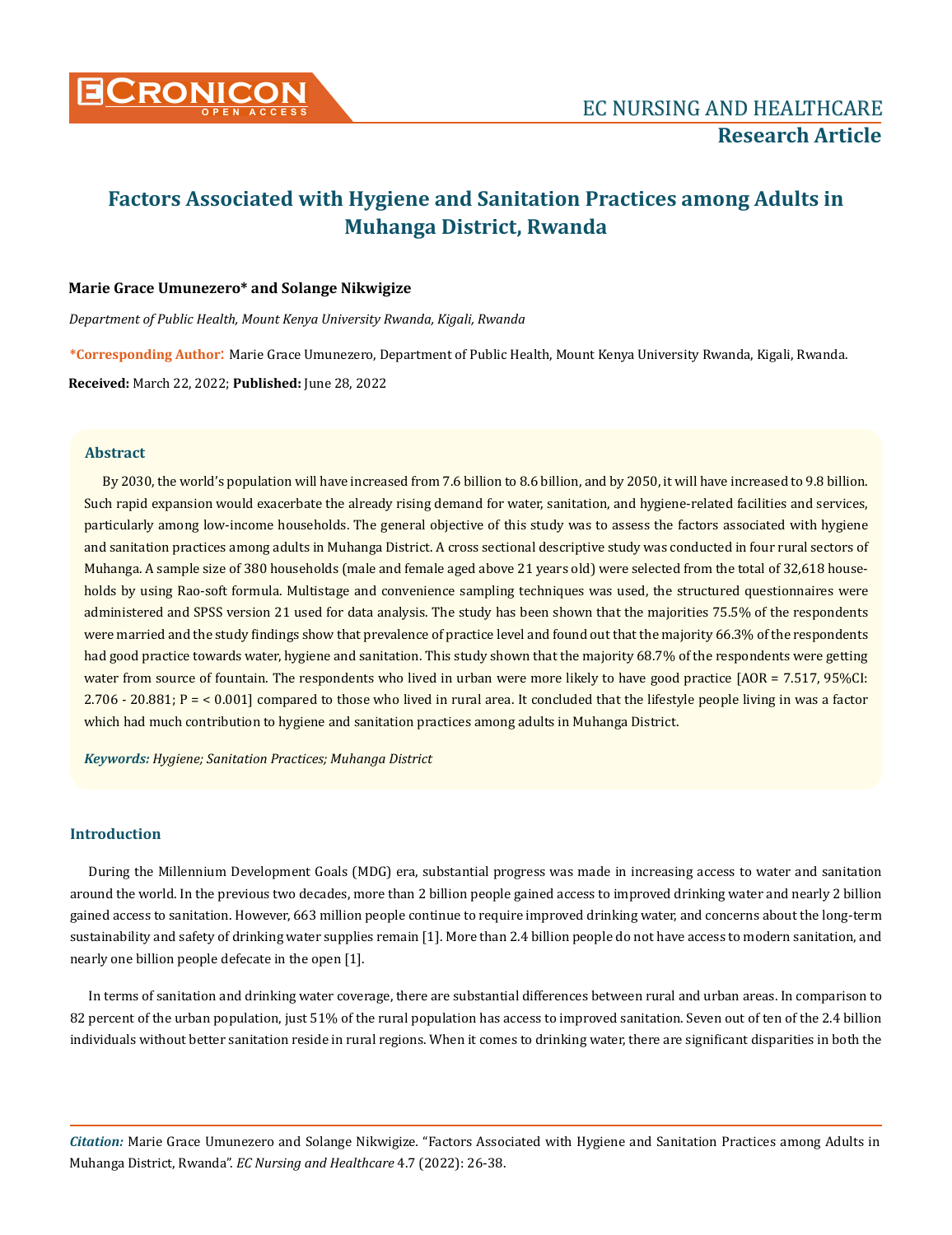level of service available to rural and urban residents, as well as the sheer number of people who do not have access to improved drinking water [2].

According to UNICEF, 32% of the rural population has access to piped water on premises, compared to 79% of the urban population, and 8/10 people in rural areas do not have access to any sort of improved drinking water [1]. In 2011, an estimated 768 million people relied on 'unimproved' water supplies (as defined by the WHO/UNICEF Joint Monitoring Program for Water and Sanitation - JMP), which are expected to have significant levels of pathogen contamination, particularly in low-income settings [3]. Many more rely on sources that are labelled as "better," yet are nonetheless dangerous to consume [4].

Sub-Saharan Africa, along with Oceania, falls behind other regions in terms of people served. The majority of countries in Sub-Saharan Africa are on track to fulfil the MDG objective. Over 2.5 billion people do not have access to improved sanitation [5]. It is believed that 80 percent of the world's population is affected by poor hand hygiene practices [6]. The majority of people impacted by diseases linked to poor WASH conditions live in Sub-Saharan Africa [2,7].

However, the cost of poor sanitation and hygiene extends beyond health concerns [2]. Poor sanitation and hygiene can contribute to absenteeism at school and at work, affecting academic progress and workplace performance. In terms of economic and general development, these effects affect not only the individual, but also the community and larger society [2]. In Rwanda, the picture on improving household access to basic infrastructure and services is variable. Based on National Strategy for Transformation (NST1) as adopted in October 2017, households with access to improved drinking water source (without considering time and distance) were estimated at 85% in 2017. While about 84% of households use improved sanitation services, without considering some criteria like sharing between two or more households [8].

In Muhanga 84.4 percent of households (HHs), Water and Sanitation, have access to clean water, which is slightly higher than the national average (74.2%). 64.7 percent of HHs use protected springs, 11.6 percent use pipe, 4.3 percent have water piped into their dwelling/yard, and 3.8 percent have protected well. Even while the district has done well, it is still a long way from meeting the EDPRS target of 100 percent. Muhanga HHS is within 5 - 14 minutes of main drinking water for 52.2 percent of its students, while 22.9 percent are within 15 - 29 minutes. At the national level, these account for 39 percent and 23.6 percent, respectively, over the same distance.

The majority of people (75.5%) use protected latrines, while only 1.8 percent do not have access to one, which is a high score when compared to the national average (6.1 percent). Waste management is still an issue, with 25.7 percent of HHs throwing their household waste in the bushes or fields, and only 72.3 percent having compost bins. This is greater than the national average, which shows that 31.1 percent of households discard trash in the bushes and 59.4 percent of households use compost bins. HHs use public garbage at a rate of 0.4 percent in the town, compared to 5.0 percent nationally [9].

Awareness about safe drinking water, sanitary latrines, and of hygiene and related health issues are crucial factors in habituating practice in a particular context. Hygiene practice becomes difficult in many parts of the world, including Bangladesh, due to lack of safe water and soap.

In Rwanda, the water and sanitation policies and strategies approved in 2016 provided a framework for achieving universal access to WASH services. Rwanda is ambitious to achieve 100% access to safely managed water and sanitation services by the year 2030 [10].

However, there are still some challenges including the funding gaps to increasing access to WASH services, particularly in scattered settlements in rural areas [11]. Moreover, the scale of the need for safe water, sanitation and hygiene; and how best to sustain WASH services and to reach people most in need. Due to this background the researcher was very curious to conduct this study in order to assess

*Citation:* Marie Grace Umunezero and Solange Nikwigize*.* "Factors Associated with Hygiene and Sanitation Practices among Adults in Muhanga District, Rwanda". *EC Nursing and Healthcare* 4.7 (2022): 26-38.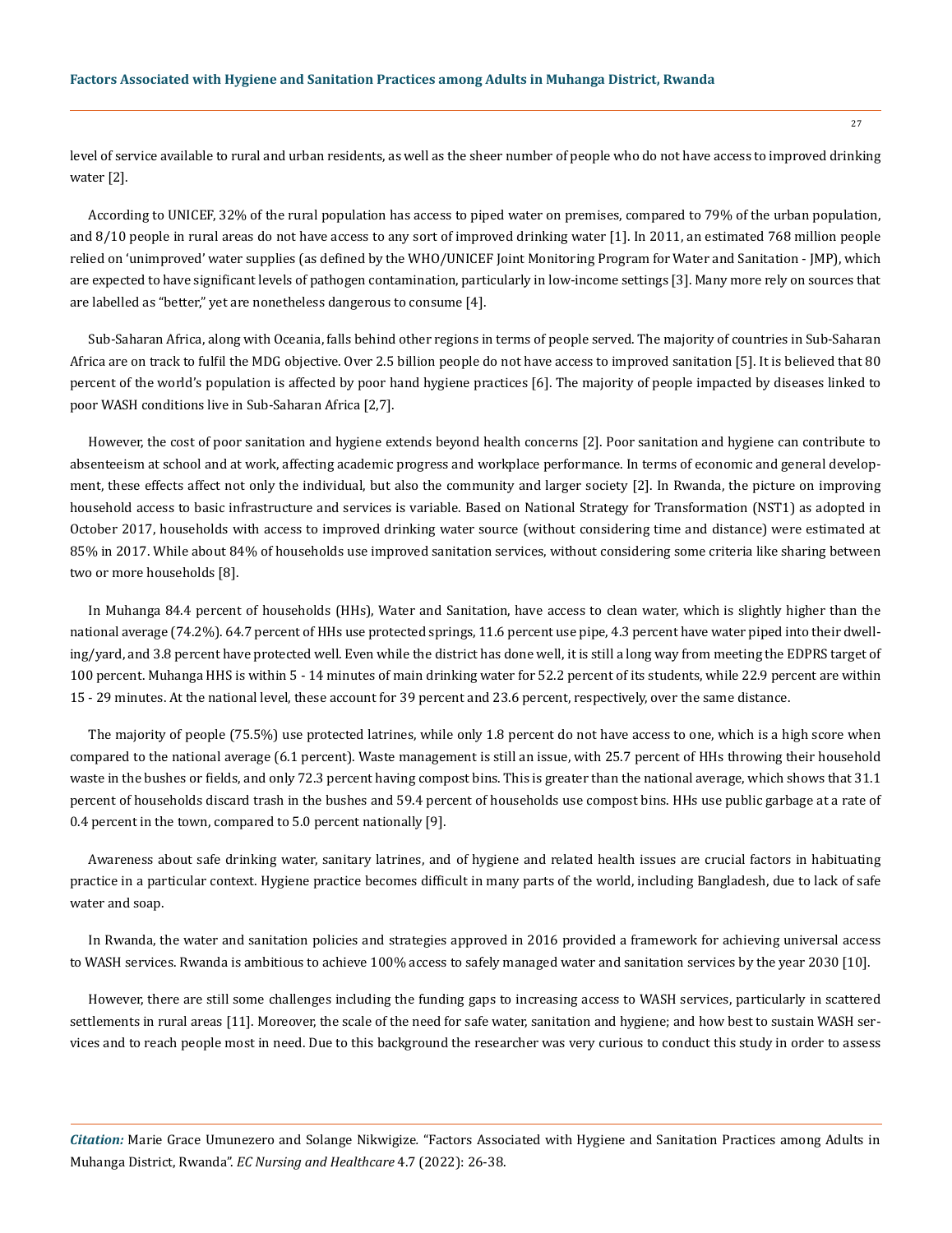the factors associated with practices towards water, sanitation and hygiene among the adults' head of the households in Muhanga district, as WASH is very provocative of above health issues took place in those study areas.

## **Research Objectives**

- To investigate the level of hygiene and sanitation practices in Muhanga District.
- To assess the availability of safe water among adults in Muhanga District.
- • To investigate factors associated with poor hygiene and sanitation in Muhanga District.

# **Research Questions**

- What is the level of hygiene and sanitation practices in Muhanga District?
- What is the availability of safe water among adults in Muhanga District?
- What are the factors associated with poor hygiene and sanitation in Muhanga District?

#### **Methods**

#### **Study design**

A research design is defined as an overall strategy for acquiring knowledge through a method that answers research questions (Rebar., *et al*. 2011). This study conducted by using a cross-sectional descriptive study design to comprehend and split down phenomenon into parts to evaluate the outcome of hygiene and sanitation practices.

#### **Study setting**

Muhanga District is located in fifty kilometers (50 km) from Kigali, City and is divided into 12 sectors. The majority of Muhanga District's population live in rural areas; it has 5.6 percent of households in settlement (Imidugudu), 11.2 percent in unplanned clustered rural housing, 76.7 percent in isolated rural housing, 2 percent in agglomeration, and 4.5 percent in unplanned urban housing.

#### **Target population**

The population of this study consisted of the heads of household/families from the selected sectors of Muhanga District. The study participants were aged from 21 years old and above. He/she should be the head of the family and having the willing to participate in this study. Participants who are not aged to the fixed age were be excluded. Adult who is not head of the family was excluded.

## **Sample size and sampling procedure**

Data was collected by using the structured questionnaires that were given to the respondents by the researcher herself and guiding the fulfillment of it. The used questionnaire contains four sections including socio-demographic characteristic, assessment of the level of hygiene and sanitation practices, assessment of the availability of safe water and investigation of factors associated with poor hygiene and sanitation. That questionnaire was translated in mother tongue for more comprehensive to the local people. Concerning the sampling techniques to be used in order to reach the sample, multistage sampling technique was used in those 4 sectors through cells, imidugudu

*Citation:* Marie Grace Umunezero and Solange Nikwigize*.* "Factors Associated with Hygiene and Sanitation Practices among Adults in Muhanga District, Rwanda". *EC Nursing and Healthcare* 4.7 (2022): 26-38.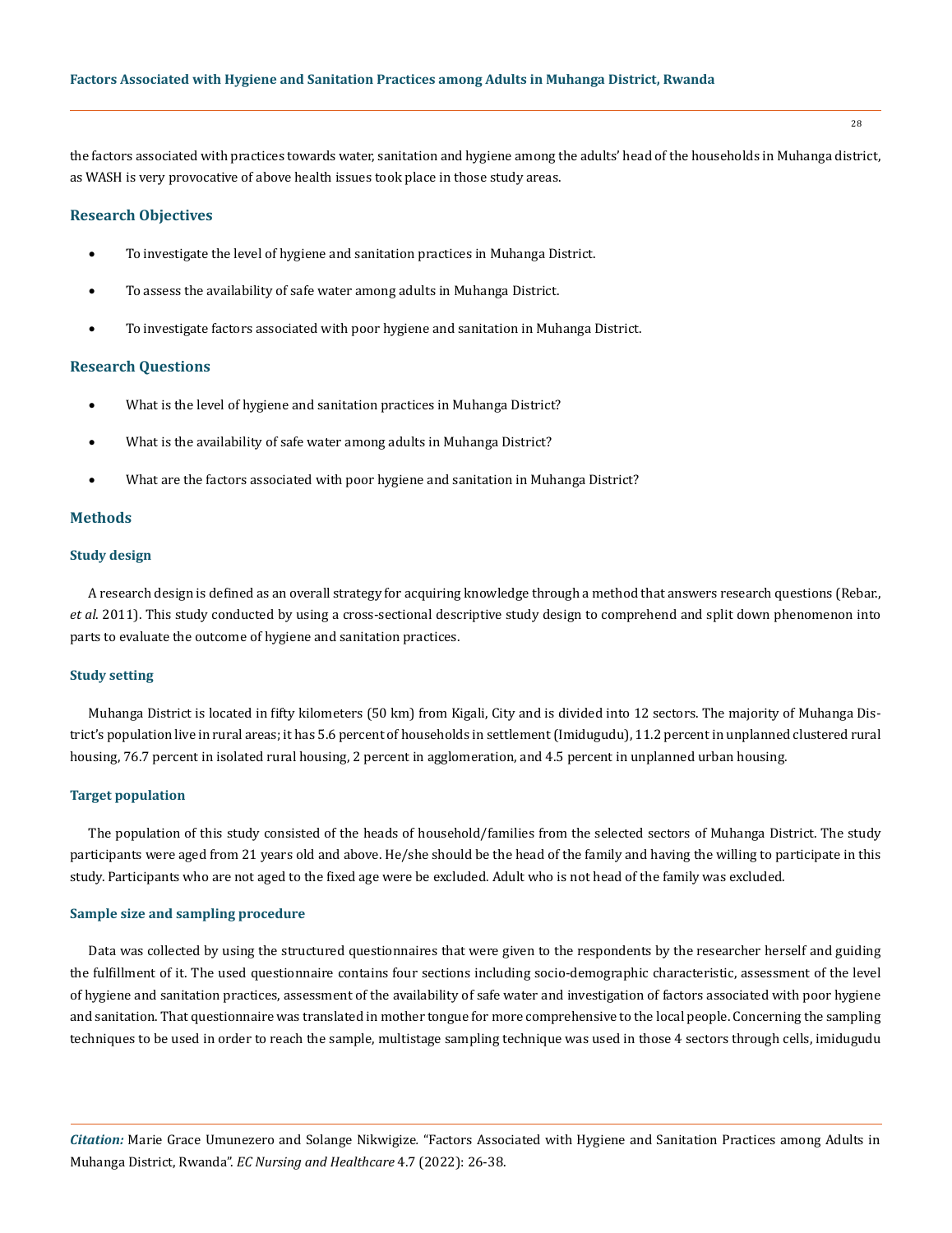and finaly households and the laters were be choose by  $n<sup>th</sup>$  number until the sample was completed in selected areas. The study sample of was the heads of household/families in the selected sectors of Muhanga District. A convenience sampling strategy was used to select 380 head of households. Data was collected twice, at two-day intervals, from two groups of participants in the pretest, which included 10% of sample size (38 head of households) from different sectors of the selected ones and any necessary adjustments to the research tools were made.

## **Data analysis and ethical consideration**

The data were analyzed using SPSS software to produce the tables required to meet the objectives and statistical tools used were descriptive (frequencies, percentages, mean average and standard deviation) and The Odds ratio (OR) and their 95% confidence intervals (CI) were used to assess the strength of associations between several variables and access to a sanitation facility (improved and unimproved). The study was implemented in accordance with the research protocol approved by both the MKUR research ethical committee and Muhanga District research ethical. Permissions from them was also obtained and inform the sectors and cells.

# **Results**

#### **Characteristics of the respondents and households**

Socio-economic and demographic characteristics contains age in years, place of residence, marital status education level, employment status, age-group number of living children, family size and health insurance.

| <b>Variables</b>       | <b>Description</b> | <b>Frequency</b> | Percent (%) |
|------------------------|--------------------|------------------|-------------|
| Sector                 | Nyarubaka          | 112              | 29.5        |
|                        | Shyogwe            | 93               | 24.5        |
|                        | Cyeza              | 91               | 23.9        |
|                        | Rugengabare        | 84               | 22.1        |
| Place of residence     | Urban              | 28               | 7.4         |
|                        | Semi-urban         | 72               | 18.9        |
|                        | Rural              | 280              | 73.7        |
| Sex                    | Male               | 116              | 30.5        |
|                        | Female             | 264              | 69.5        |
| Marital status         | Married            | 287              | 75.5        |
|                        | Widow/widower      | 50               | 13.2        |
|                        | Divorced           | 43               | 11.3        |
| Religious              | Catholic           | 155              | 40.8        |
|                        | Protestant         | 8                | 2.1         |
|                        | <b>ADEPR</b>       | 86               | 22.6        |
|                        | Adventist          | 72               | 18.9        |
|                        | Other              | 59               | 15.5        |
| <b>Education level</b> | No formal          | 88               | 23.2        |
|                        | Primary            | 219              | 57.6        |
|                        | Secondary          | 37               | 9.7         |
|                        | University         | 36               | 9.5         |

*Citation:* Marie Grace Umunezero and Solange Nikwigize*.* "Factors Associated with Hygiene and Sanitation Practices among Adults in Muhanga District, Rwanda". *EC Nursing and Healthcare* 4.7 (2022): 26-38.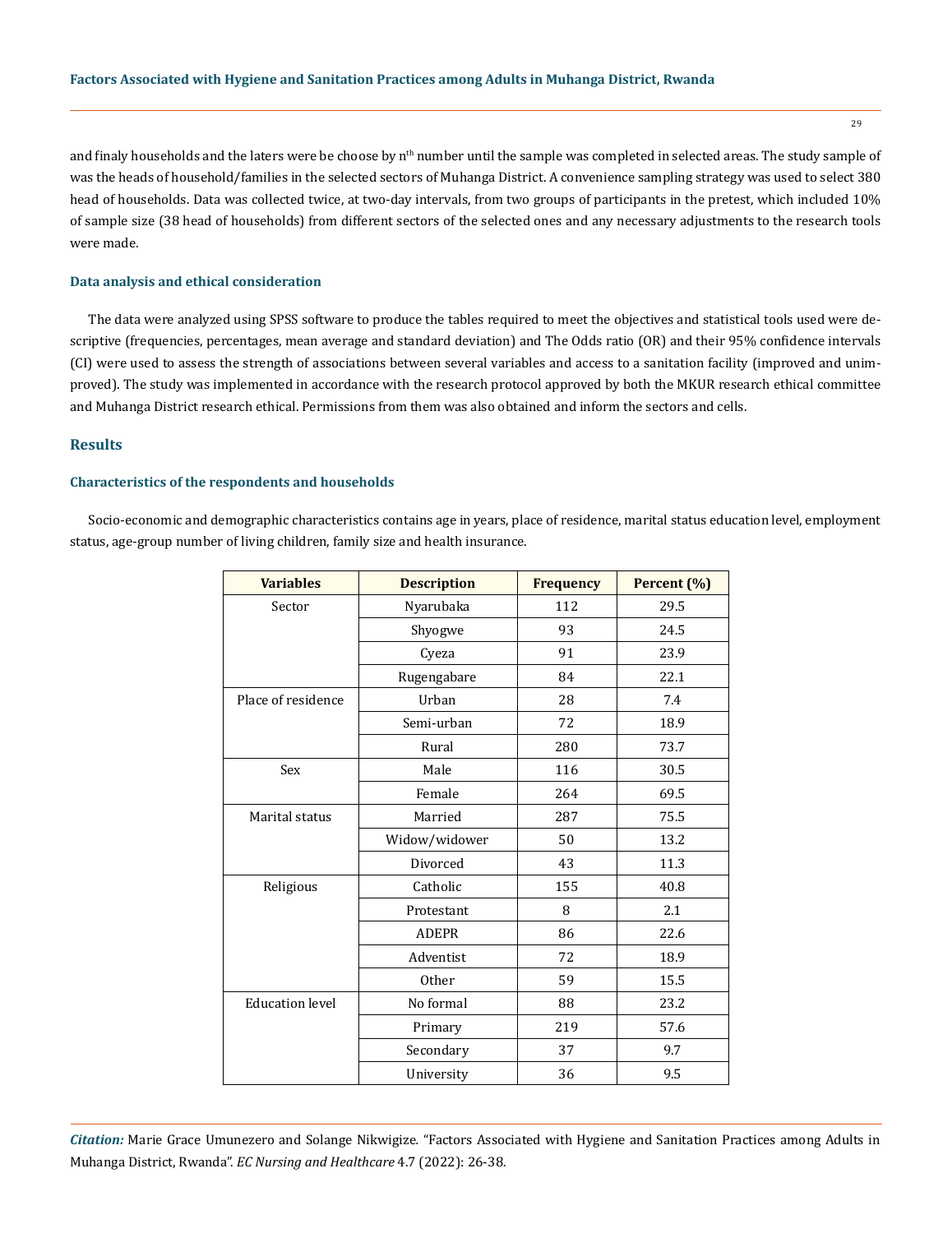| Cultivator<br>Occupation |                      | 109 | 28.7 |
|--------------------------|----------------------|-----|------|
|                          | Employed             | 29  | 7.6  |
|                          | Small scale business | 43  | 11.3 |
|                          | <b>Other</b>         | 199 | 52.4 |
| Wealth index             | Class-I              | 109 | 28.7 |
|                          | Class-II             | 140 | 36.8 |
|                          | Class-III            | 131 | 34.5 |
| Age group                | 21 to 25             | 38  | 10   |
|                          | 26 to 30             | 36  | 9.5  |
|                          | 31 to 35             | 58  | 15.3 |
|                          | 36 to 40             | 66  | 17.4 |
|                          | 41 to above          | 182 | 47.9 |
| Family size              | $1 - 3$              | 115 | 30.3 |
|                          | $4 - 6$              | 206 | 54.2 |
|                          | $7 - 9$              | 52  | 13.7 |
|                          | 10 and above         | 7   | 1.8  |
| Health insurance         | Mutuelle             | 358 | 94.2 |
|                          | RAMA                 | 14  | 3.7  |
|                          | MMI                  | 8   | 2.1  |

*Table 1: Socio-economic and demographic characteristics of the respondents.* 

*Source: Primary data (2021).*

The table 1 present that 29.5% of the respondents belonged to Nyarubaka sector while 23.9% of them belonged to Cyeza and the remaining 24.5 and 22.1% of them belonged to Shyogwe and Rugengabare sectors respectively. Concerning the place of residence, it has revealed that majority (73.9%) of the respondents were living in rural areas. Concerning the marital status, it has been shown that the majorities (75.5%) of the respondents were married and live with their spouse. The above table have presented that 57% of the respondents had primary education level. Concerning with wealth index, it is inferred from the above table that 65.5% of the respondents were classified in class I and II.

### **Presentation of findings**

The findings of this study are presented according to their research objectives, which are to investigate prevalence of poor or good hygiene and sanitation practices, to assess the availability of safe water and to assess the factors associated with poor hygiene and sanitation among adults in Muhanga District.

## **Prevalence of poor/good hygiene practices**

The first objective of this study was to investigate the prevalence of poor or hygiene among adult people as it is presented in the frequency table 2 below.

*Citation:* Marie Grace Umunezero and Solange Nikwigize*.* "Factors Associated with Hygiene and Sanitation Practices among Adults in Muhanga District, Rwanda". *EC Nursing and Healthcare* 4.7 (2022): 26-38.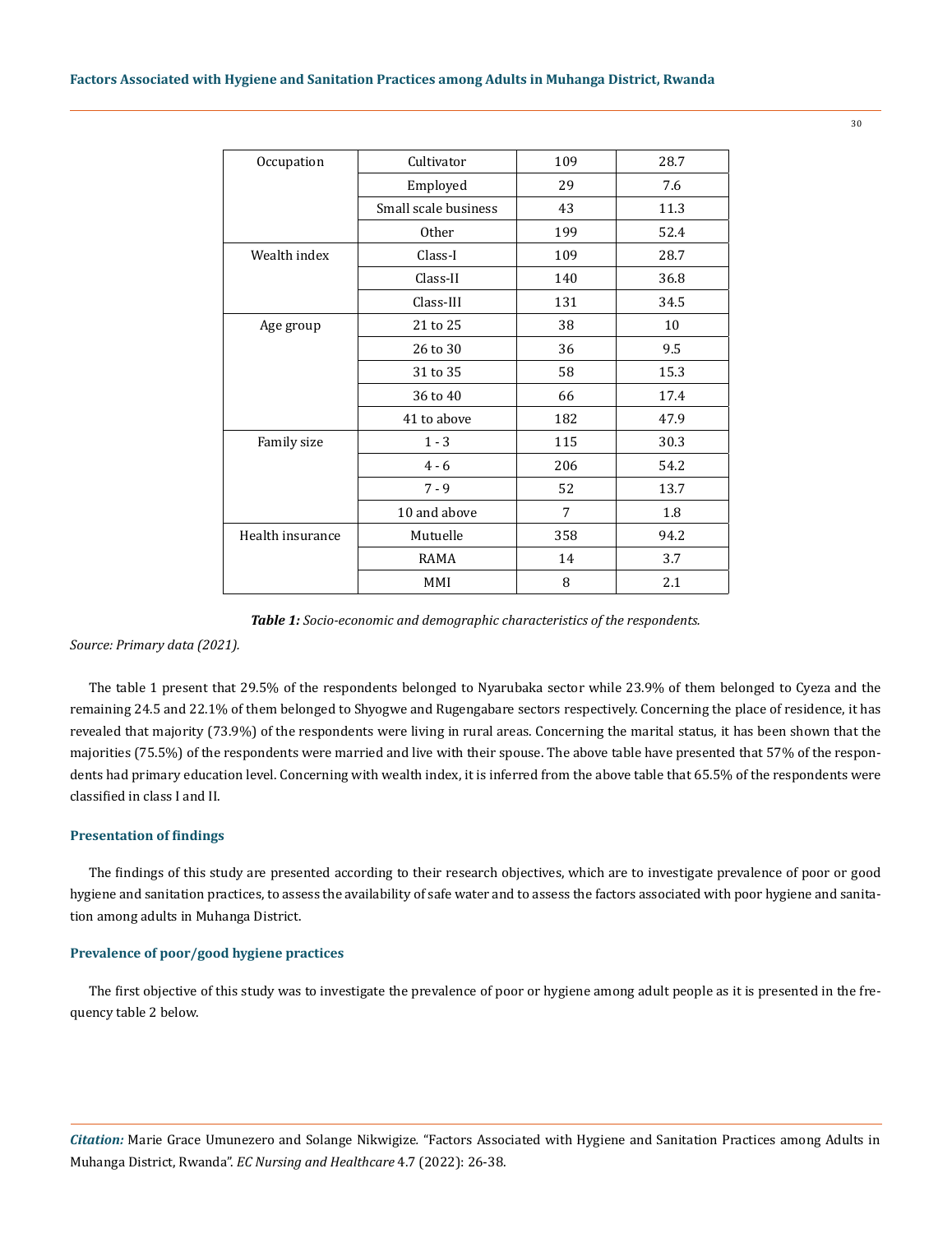| <b>Variables</b>                            | <b>Description</b>   | <b>Frequency</b> | Percentage (%) |
|---------------------------------------------|----------------------|------------------|----------------|
| Hand wash with soap before eating           | Yes/regular          | 219              | 57.6           |
|                                             | No/irregular         | 161              | 42.5           |
| Hand wash with soap after toilet            | Yes/regular          | 295              | 77.6           |
|                                             | No/irregular         | 85               | 22.4           |
| Taking bath practices                       | Yes/regular          | 109              | 28.7           |
|                                             | No/irregular         | 271              | 71.3           |
| Washing clothes                             | Yes/regular          | 101              | 26.6           |
|                                             | No/irregular         | 279              | 73.4           |
| Drinking cleaned water                      | Yes                  | 165              | 43.4           |
|                                             | No                   | 215              | 56.6           |
| <b>Blushing</b> teeth                       | Yes                  | 277              | 72.9           |
|                                             | No                   | 103              | 27.1           |
| Water for personal hygiene is the same with | Yes                  | 351              | 92.4           |
| cooking water                               | No                   | 29               | 7.6            |
| Separated shed livestock                    | Yes                  | 131              | 34.5           |
|                                             | No separated         | 56               | 14.7           |
|                                             | No livestock         | 193              | 50.8           |
| Sharing toilet                              | Yes                  | 137              | 36.1           |
|                                             | N <sub>o</sub>       | 243              | 63.9           |
| Tools used for cooking                      | Wood                 | 72               | 18.9           |
|                                             | Charcoal             | 155              | 40.8           |
|                                             | Gaz                  | 29               | 7.6            |
|                                             | Other/herbal         | 124              | 32.6           |
| State of kitchen                            | Ventilation          | 123              | 32.4           |
|                                             | No ventilation       | 257              | 67.6           |
| Place of kitchen                            | Within house/main    | 175              | 46.1           |
|                                             | Separated with house | 66               | 17.4           |
|                                             | Outside of the house | 139              | 36.6           |
| Surrounded by bush                          | Yes                  | 44               | 11.6           |
|                                             | N <sub>o</sub>       | 336              | 88.4           |
| Surrounded by stagnated water               | Yes                  | 14               | 3.7            |
|                                             | No                   | 366              | 96.3           |

*Table 2: Prevalence of good/poor hygiene and sanitation.*

*Source: Primary data (2021).*

The table 2 present that 57.6% of the respondents were washing hands with soap before eating, 77.6% of the respondents were washing hands with soap after toilet, 71.3% of the respondents were not taking bath regular, 73.4% of the respondents were not washing clothes, 56.6% of the respondents were not drinking cleaned water, it has been reported that the majority (72.9%) of the respondents

*Citation:* Marie Grace Umunezero and Solange Nikwigize*.* "Factors Associated with Hygiene and Sanitation Practices among Adults in Muhanga District, Rwanda". *EC Nursing and Healthcare* 4.7 (2022): 26-38.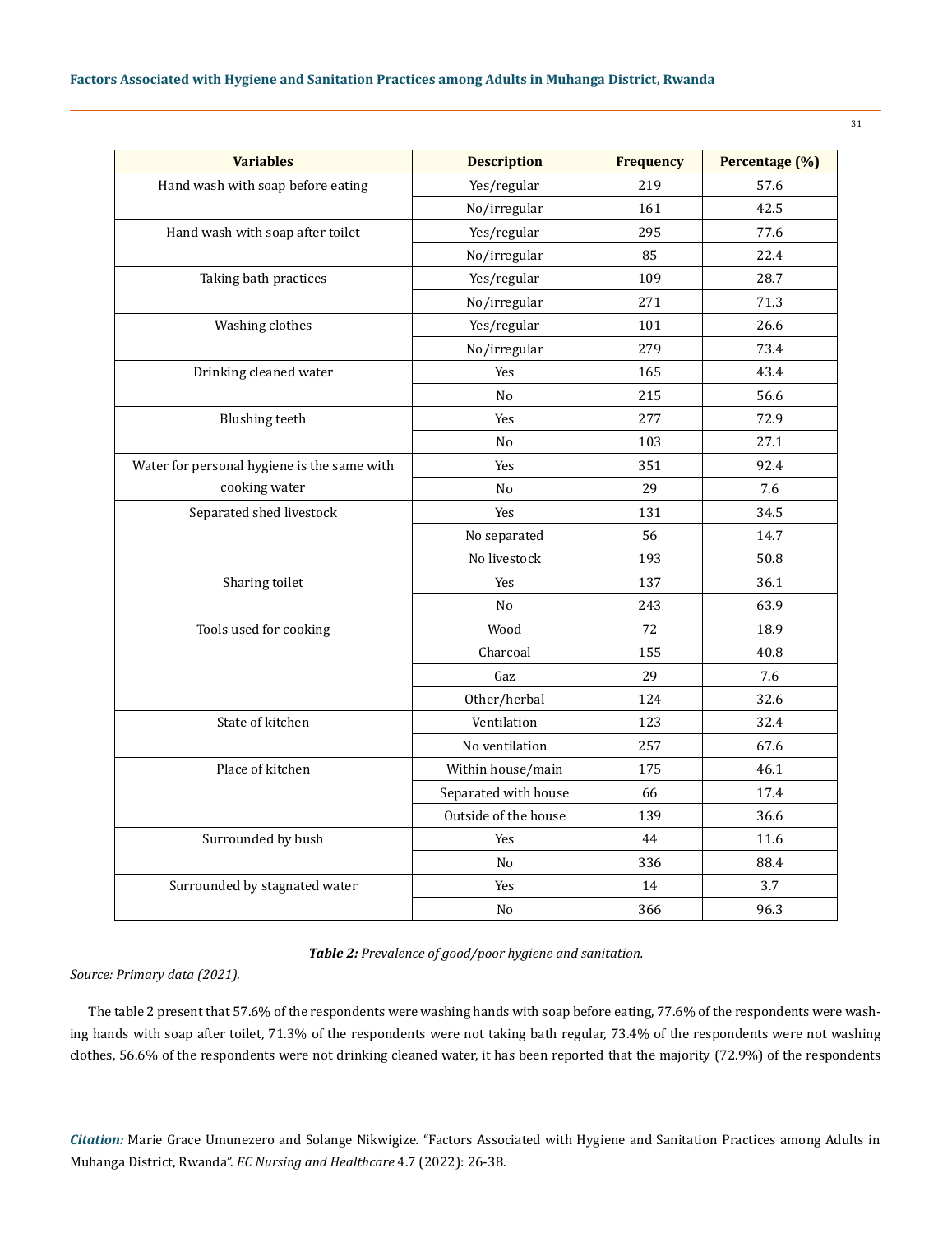were brushing teeth and it has been inferred that the higher proportion (92.4%) of the respondents had reported that they were the same used for both acts. 69.2% of the respondents had good condition of toilet. It has been seen from the above table that 36.1% of the respondents were Sharing toilet. Concerning with the state of kitchen, it has been depicted that 67.9% of the respondents have reported that they had no ventilated kitchen. Concerning with the place of kitchen, it has been shown that 46.1% of the respondents have reported that their kitchens were within the main house. It has been seen that 88.4% of the respondents had no house Surrounded by bush and also, it has been seen that 96.3% of the respondents had no house Surrounded by stagnated water.

#### **The level of hygiene practices in Muhanga district**

The level of hygiene practices was assessed using the score assessment of 11 variables. The mean score was 6.7 and people with a score less than the mean considered to have poor practices and those with score greater than the mean considered to have good practices.



The figure 1 presents the level of practice and shows that the majority 252 (66.3%) of the respondents had good practice towards water, hygiene and sanitation while 128 (33.7%) of them had poor practice towards water, hygiene and sanitation.

#### **Availability of safe water**

The presence of water, its type and how to reach its station or source it's all about availability of water. The second objective of this study was to assess the availability of safe water and was assessed by asking participants to identify the main source of water for the household as well as the time taken to reach water station or source as presented in the frequency (Table 3).

| <b>Variable</b>                  | <b>Description</b> | <b>Frequency</b> | <b>Percent</b> |
|----------------------------------|--------------------|------------------|----------------|
| Source of available water        | Pipe               | 80               | 21.1           |
|                                  | Fountain           | 265              | 69.7           |
|                                  | River / stream     | 28               | 7.4            |
|                                  | Other              | 7                | 1.8            |
| Time used to get available water | $1 - 30$ min       | 211              | 55.5           |
|                                  | 1h and above       | 112              | 29.5           |
|                                  | $31 - 60$ min      | 57               | 15.0           |

#### *Table 3: Availability of safe water.*

*Source: Primary data (2021).*

*Citation:* Marie Grace Umunezero and Solange Nikwigize*.* "Factors Associated with Hygiene and Sanitation Practices among Adults in Muhanga District, Rwanda". *EC Nursing and Healthcare* 4.7 (2022): 26-38.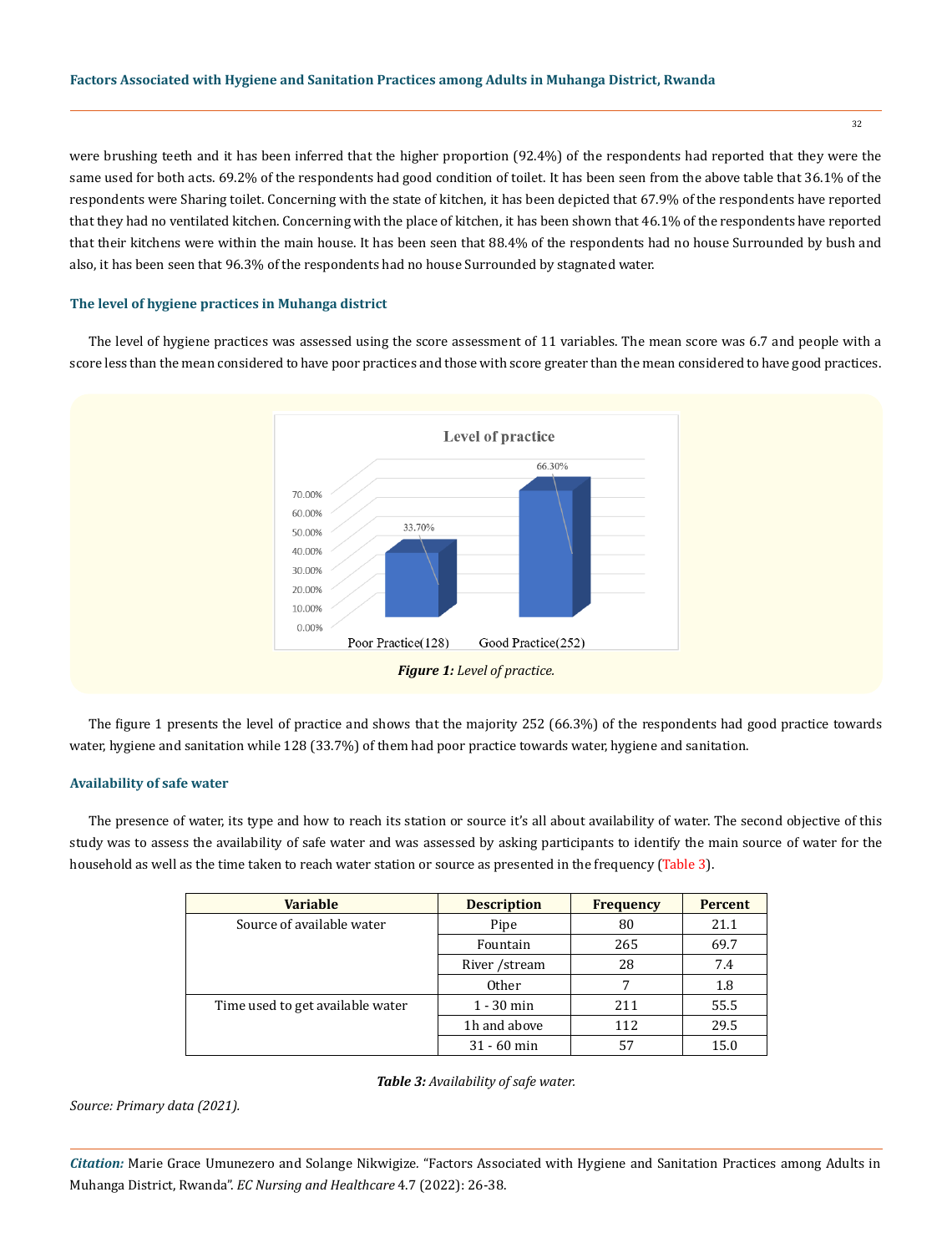The table 3 present the source of drinking water, it has been shown that the majority (68.7%) of the respondents were getting water from source of fountain. It is inferred from the above table that 55.5% of the respondents got water by using 1 to 30 minutes time.

## **Factors association with hygiene and sanitation practices**

The third objective was to assess factors associated with poor hygiene and sanitation among adults in Muhanga District and the bivariate analysis was used to determine the association between hygiene and sanitation practices and socio-economic and demographic characteristics.

| <b>Variables</b>       | <b>Description</b>   | <b>Level of practice</b> | <b>P-value</b>         |         |  |
|------------------------|----------------------|--------------------------|------------------------|---------|--|
|                        |                      |                          | <b>Good practice n</b> |         |  |
|                        |                      | (%)                      | (%)                    |         |  |
| Residence sector       | Nyarubaka            | 45 (40.2)                | 67 (59.1)              | 0.001   |  |
|                        | Shyogwe              | 40 (43.0)                | 53 (57.0)              |         |  |
|                        | Cyeza                | 27 (29.7)                | 64 (70.3)              |         |  |
|                        | Rugengabare          | 16 (19.0)                | 68 (81.0)              |         |  |
| Place of residence     | Urban                | 14 (10.9)                | 86 (34.1)              | < 0.001 |  |
|                        | Rural                | 114 (89.1)               | 166 (65.9)             |         |  |
| Sex                    | Male                 | 39 (33.6)                | 77 (66.4)              | 0.986   |  |
|                        | Female               | 89 (33.7)                | 175 (66.3)             |         |  |
| Marital status         | Married              | 96 (33.4)                | 191 (66.6)             | 0.976   |  |
|                        | widow/widower        | 18 (36.0)                | 32 (64.0)              |         |  |
|                        | Divorced             | 14 (32.6)                | 29 (67.4)              |         |  |
| Religious              | Catholic             | 67 (43.2)                | 88 (56.8)              | < 0.001 |  |
|                        | Protestant           | 1(12.5)                  | 7(87.5)                |         |  |
|                        | <b>ADEPR</b>         | 39 (45.3)                | 47 (54.7)              |         |  |
|                        | Adventist            | 10 (13.9)                | 62 (86.1)              |         |  |
|                        | <b>Other</b>         | 11 (18.6)                | 48 (81.4)              |         |  |
| <b>Education level</b> | No formal education  | 45 (51.1)                | 43 (48.9)              | < 0.001 |  |
|                        | Primary              | 73 (33.3)                | 146 (66.7)             |         |  |
|                        | Secondary            | 5(13.5)                  | 7(86.5)                |         |  |
|                        | University           | 5(13.9)                  | 31 (86.1)              |         |  |
| Occupation             | Cultivator           | 26 (23.9)                | 83 (76.1)              | < 0.001 |  |
|                        | Employed             | 4(13.8)                  | 25 (86.2)              |         |  |
|                        | Small scale business | 7(16.3)                  | 36 (83.7)              |         |  |
|                        | Other                | 91 (45.7)                | 108 (54.3)             |         |  |
| Wealth index           | Class-1              | 35 (31.1)                | 74 (67.9)              | 0.046   |  |
|                        | Class-2              | 36 (25.7)                | 104 (74.3)             |         |  |
|                        | Class-3              | 57 (43.5)                | 74 (56.5)              |         |  |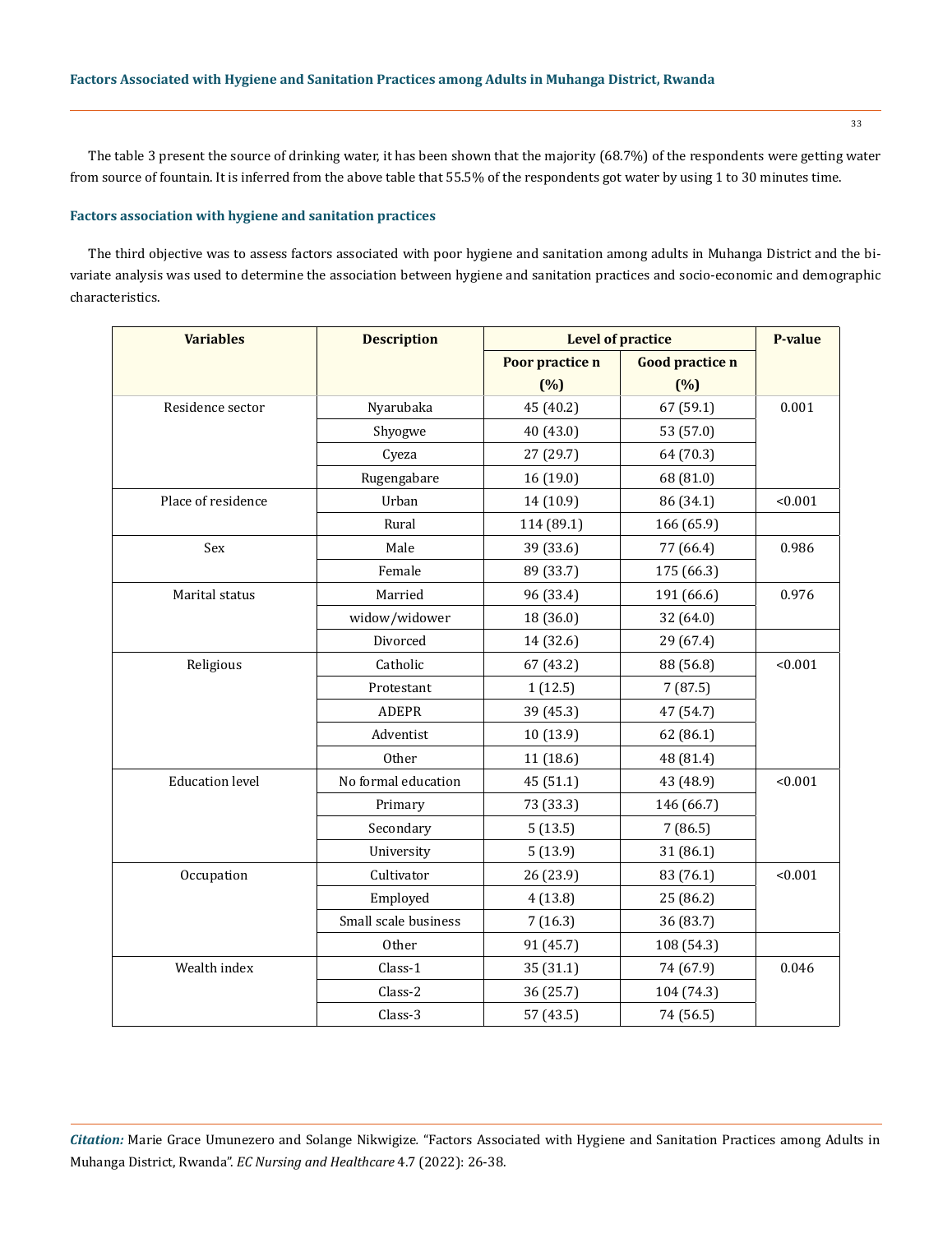| 21 to 25          | 10(26.3)   | 28 (73.7)  | 0.944   |
|-------------------|------------|------------|---------|
| 26 to 30          | 15 (41.7)  | 21 (58.3)  |         |
| 31 to 35          | 25(43.1)   | 33 (56.9)  |         |
| 36 to 40          | 13 (19.7)  | 53 (80.3)  |         |
| 41 to above       | 65 (35.7)  | 117 (64.3) |         |
| $01 - 3$          | 32 (27.8)  | 83 (72.2)  | 0.025   |
| $04 - 6$          | 67 (32.5)  | 139 (67.5) |         |
| $07 - 9$          | 28 (53.8)  | 24 (46.2)  |         |
| 10 and above      | 1(14.3)    | 6(85.7)    |         |
| Mutuelle de santé | 124 (96.9) | 234 (92.9) | 0.11    |
| RAMA/MMI          | 4(3.1)     | 18 (7.1)   |         |
| Pipe              | 7(5.5)     | 73 (29)    | < 0.001 |
| Fountain          | 117 (91.4) | 148 (58.7) |         |
| Stream            | 4(3.1)     | 31 (12.3)  |         |
| 1 - 30 Min        | 38 (18.0)  | 173 (82.0) | < 0.001 |
| 31 - 60 Min       | 19 (33.3)  | 38 (66.7)  |         |
| 1h01 and above    | 71 (63.4)  | 41 (36.6)  |         |
|                   |            |            |         |

*Table 4: Bivariate analysis between socio-economic and demographic factors and hygiene and sanitation practices. Source: Primary data, Significant at p < 0.05.*

Table 4 showed the result from bivariate analysis and the study revealed that there was statistical significance between hygiene and sanitation practices and residence sector, place of residency, religion of the respondents, educational level, occupation, wealth index and family size.

| <b>Variable</b>          | <b>Category</b> | <b>AOR</b> | 95% CI for AOR     |                    | P value |
|--------------------------|-----------------|------------|--------------------|--------------------|---------|
|                          |                 |            | <b>Lower bound</b> | <b>Upper bound</b> |         |
| Residence sector         | Nyarubaka       | Ref        |                    |                    |         |
|                          | Shyogwe         | 0.449      | 0.167              | 1.209              | 0.113   |
|                          | Cyeza           | 0.248      | 0.086              | 0.715              | 0.01    |
|                          | Rugengabare     | 0.547      | 0.213              | 1.404              | 0.21    |
| Place of residency       | Rural           | Ref        |                    |                    |         |
|                          | Urban           | 7.517      | 2.706              | 20.881             | < 0.001 |
| Religion                 | Catholic        | Ref        |                    |                    |         |
|                          | Protestant      | 0.152      | 0.051              | 0.453              | 0.001   |
|                          | <b>ADEPR</b>    | 5.607      | 0.501              | 62.789             | 0.162   |
|                          | Adventist       | 0.189      | 0.06               | 0.595              | 0.04    |
|                          | <b>Other</b>    | 0.906      | 0.152              | 5.391              | 0.914   |
| <b>Educational level</b> | Primary         | Ref        |                    |                    |         |
|                          | Secondary       | 3.996      | 1.514              | 10.542             | 0.005   |
|                          | Tertiary        | 3.871      | 1.464              | 10.233             | 0.006   |

*Citation:* Marie Grace Umunezero and Solange Nikwigize*.* "Factors Associated with Hygiene and Sanitation Practices among Adults in Muhanga District, Rwanda". *EC Nursing and Healthcare* 4.7 (2022): 26-38.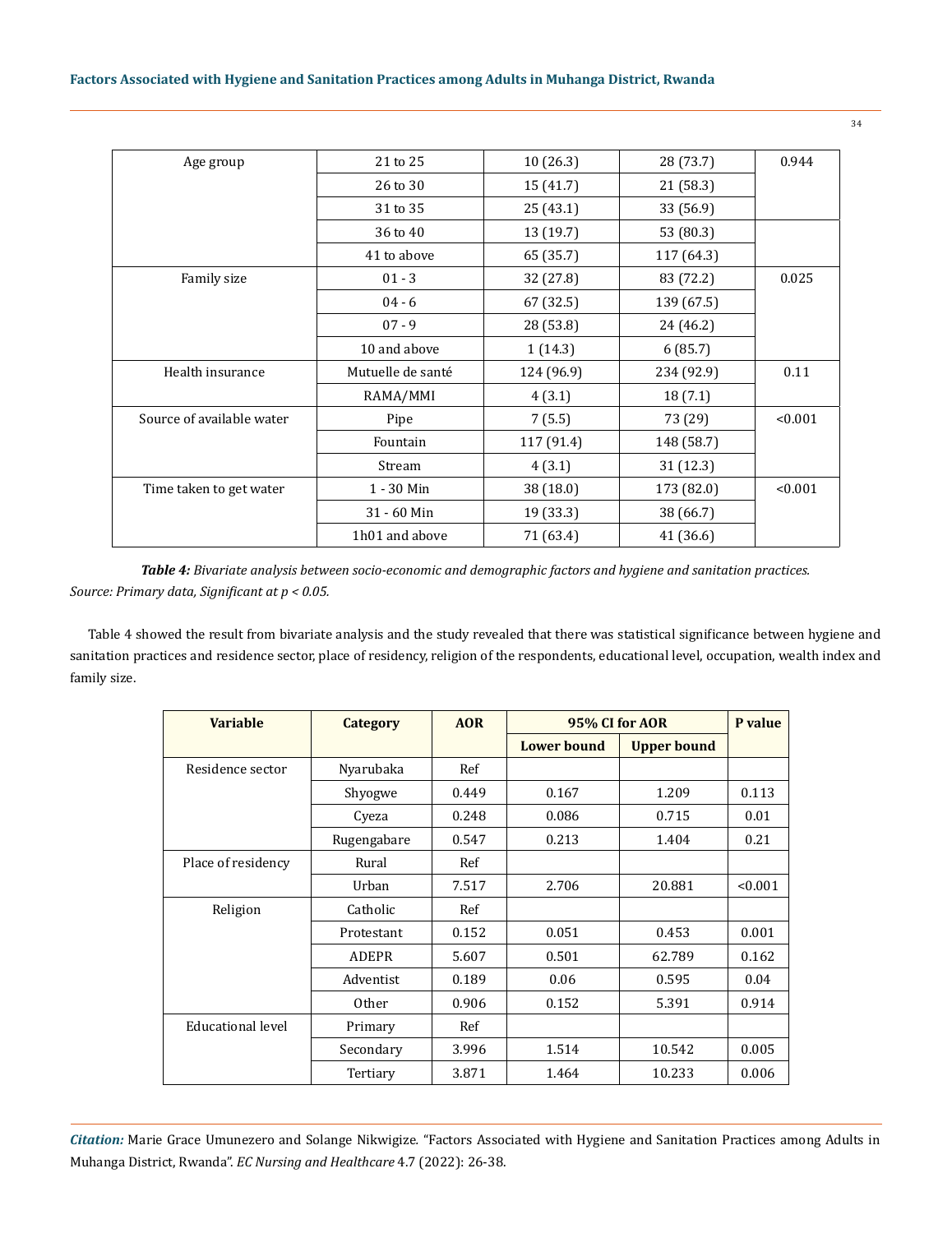| Occupation          | Cultivator     | Ref   |       |        |         |
|---------------------|----------------|-------|-------|--------|---------|
|                     | Employed       | 5.006 | 2.459 | 10.193 | < 0.001 |
|                     | Small business | 0.807 | 0.186 | 3.498  | 0.774   |
|                     | <b>Other</b>   | 0.153 | 0.024 | 0.979  | 0.047   |
| Wealth Index        | $Class-1$      | 1.62  | 0.959 | 2.767  | 0.071   |
|                     | Class-2        | 2.225 | 1.333 | 3.716  | 0.002   |
|                     | $Class-3$      | Ref   |       |        |         |
| <b>Family Size</b>  | $1 - 3$        | Ref   |       |        |         |
|                     | $4 - 6$        | 1.438 | 0.782 | 2.646  | 0.243   |
|                     | $7-9$          | 0.668 | 0.296 | 1.507  | 0.331   |
|                     | 10 and above   | 3.009 | 0.331 | 27.32  | 0.328   |
| Source of available | Pipe           | Ref   |       |        |         |
| water               | Fountain       | 0.157 | 0.064 | 0.386  | < 0.001 |
|                     | Stream         | 1.902 | 0.467 | 7.739  | 0.369   |
| Time taken to get   | $1-30$ min     | Ref   |       |        |         |
| water               | 31-60min       | 0.127 | 0.075 | 0.213  | < 0.001 |
|                     | Above 1h       | 0.439 | 0.229 | 0.844  | 0.014   |

*Table 5: Logistic regression to examine association between hygiene and sanitation practices and socio-demographic characteristic of respondent.*

*Source: Primary data (2021).*

The above table shows the results of multivariate analysis regarding factors associated with water, hygiene and sanitation practices at Muhanga District. The respondents belonging to Cyeza sector were less likely to have good practices [AOR = 0.248; 95%CI: 0.086 - 0.715; P-value 0.010] compare to the respondents who belonged to Nyarubaka sector. The respondents who lived in urban area were more likely to have good practice  $[AOR = 7.517, 95\% CI: 2.706 - 20.881; P =  $0.001$  compared to those who lived in rural area. The respondents who$ belonged to protestant were less likely to have good practices towards hygiene and sanitation [AOR = 0.152, 95%CI: 0.051 - 0.453; P-value = 0.001] and Adventists were less likely to have good practices towards hygiene and sanitation [AOR = 0.189, 95%CI: 0.060 - 0.595; P value = 0.040] compare to respondents who belonging to catholic religion.

Respondents who had secondary education level were more likely to have good practice towards hygiene and sanitation [AOR = 3.996, 95% CI: 1.514 - 10.542; P-value = 0.005] and respondents who had tertiary education level were more likely to have good practice towards hygiene and sanitation [AOR = 3.871, 95% CI: 1.464 - 10.233; P-value = 0.006] compared to respondents who had primary level of education. Employed people were more time likely to have good practice towards hygiene and sanitation [AOR = 5,006,95% CI: 2.459 - 10.193 P-value = < 0.001 and those who were doing other different activities that generated income were less likely to have good practices towards hygiene and sanitation (AOR = 0.153,95% CI: 0.024 - 0.979; P-value = 0.047] compared to cultivators.

The respondents in class 2 were more likely to have good practices towards hygiene and sanitation [AOR = 2.225; 95%CI: 1.333 - 3.716; P = 0.002] and those who were in class-1 (AOR = 1.62; 95% CI: 0.959 - 2.767; P = 0.071] compared to respondents belonged to class3. The respondents who used water from fountain were less likely to have good practices towards hygiene and sanitation [AOR = 0.157;  $95\%CI = 0.064 - 0.386$ ;  $P = 0.001$  compared to those who got water from pipe. The respondents who took 31-60 minutes to get water were less likely to have good practices towards hygiene and sanitation [AOR = 0.127; 95%CI = 0.075 - 0.213; P = < 0.001] and

*Citation:* Marie Grace Umunezero and Solange Nikwigize*.* "Factors Associated with Hygiene and Sanitation Practices among Adults in Muhanga District, Rwanda". *EC Nursing and Healthcare* 4.7 (2022): 26-38.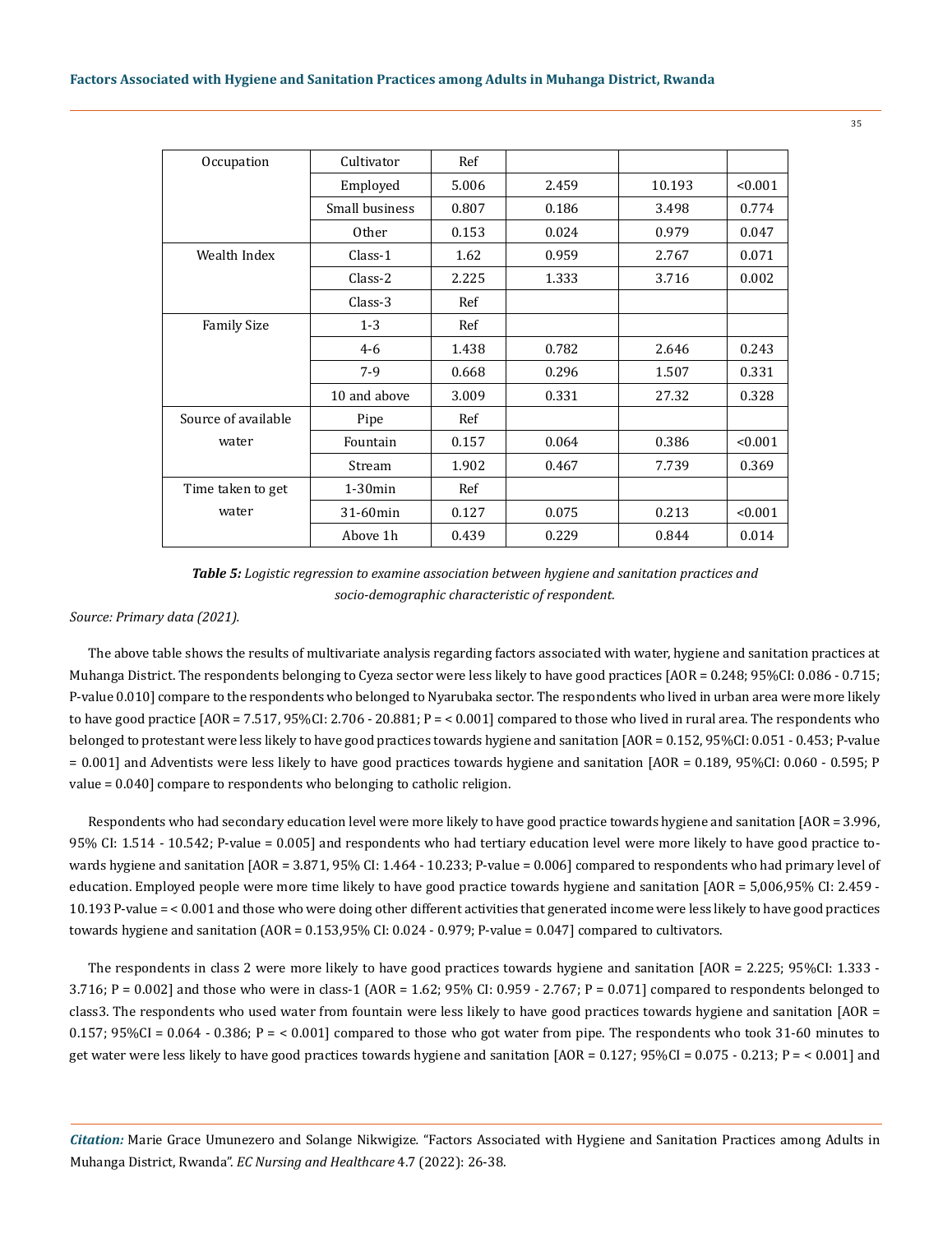respondents who needed 1 hour and above were less likely to have good practices towards hygiene and sanitation [AOR = 0.439; 95%CI  $= 0.229 - 0.844$ ; P = 0.014] compared to those who needed 1 - 30 minutes to get water.

# **Discussion**

The current study sought to assess the factors associated with hygiene and sanitation practices among adults in Muhanga District. This section is meant to discuss the finding from analysis of data collected from 380 respondents among the household in four sectors. It also illustrates the relevance of these finding and relation with other carried studies.

In this study, it has been shown that the majority 66.3% of the respondents had good practice towards water, hygiene and sanitation while 33.7% of them had poor practice towards water, hygiene and sanitation.

A similar study was conducted in southern (Rwanda) and found that the best practices of hand washing with soap were higher at 88 percent of respondents, and it was also discovered that the possession of toilet was higher at 83.5 percent of the respondents own latrines. Concerning drinking clean water, this study found almost the same at forty-four percent of respondents use boiling water methods and 55 percent do not treat water at all. The primary method of water treatment was thought to be boiling water [13].

The second objective was of this study to assess the availability of safe water, this study shown that present the source of drinking water, it has shown that the majority (68.7%) of the respondents were getting water from source of fountain. It was found that 55.5% of the respondents got water by using 1 to 30 minutes.

In a similar study, it was discovered that different to the source using water, the studies conducted by [14,15] on sources of water, participants reported multiple sources of drinking water, including those that had improved tube were 84%, piped water 8.9%, small tank 2.3% and those that had not dug well 4.9%.

In the study done [16] in Rwanda, it was found that overall, only 47.3 percent of the population is served with an improved water supply within 500 meters of their home and 49 percent of households spent 30 minutes or longer on a round-trip to water source [17].

The present study revealed that, the factors significantly associated with hygiene and sanitation practices were residence sector, place of residence whether was rural or urban, religion, education level, occupation, wealth index, source of available water and time taken to get water.

The study conducted from Nyanza was not far from present study where, identified that the key factors associated with practices of sanitation facility at a household were socio-economic status, family size, and Individual and community factors are key determinants for a household to practice of sanitation facility [18].

## **Conclusion**

The aim of this study was to assess the factors associated with hygiene and sanitation practices among adults in Muhanga District.

The present research determined the level of practice and found out that the majority of the respondents had good practice towards water, hygiene and sanitation while another few number of them had poor practice towards water, hygiene and sanitation. The study has shown that the majority of the respondents were getting water from source of fountain while other respondents got water from pipes. The factors significantly associated with hygiene and sanitation practices were residence, religion, education level, occupation, wealth index, source of available water and time taken to reach the source of water.

*Citation:* Marie Grace Umunezero and Solange Nikwigize*.* "Factors Associated with Hygiene and Sanitation Practices among Adults in Muhanga District, Rwanda". *EC Nursing and Healthcare* 4.7 (2022): 26-38.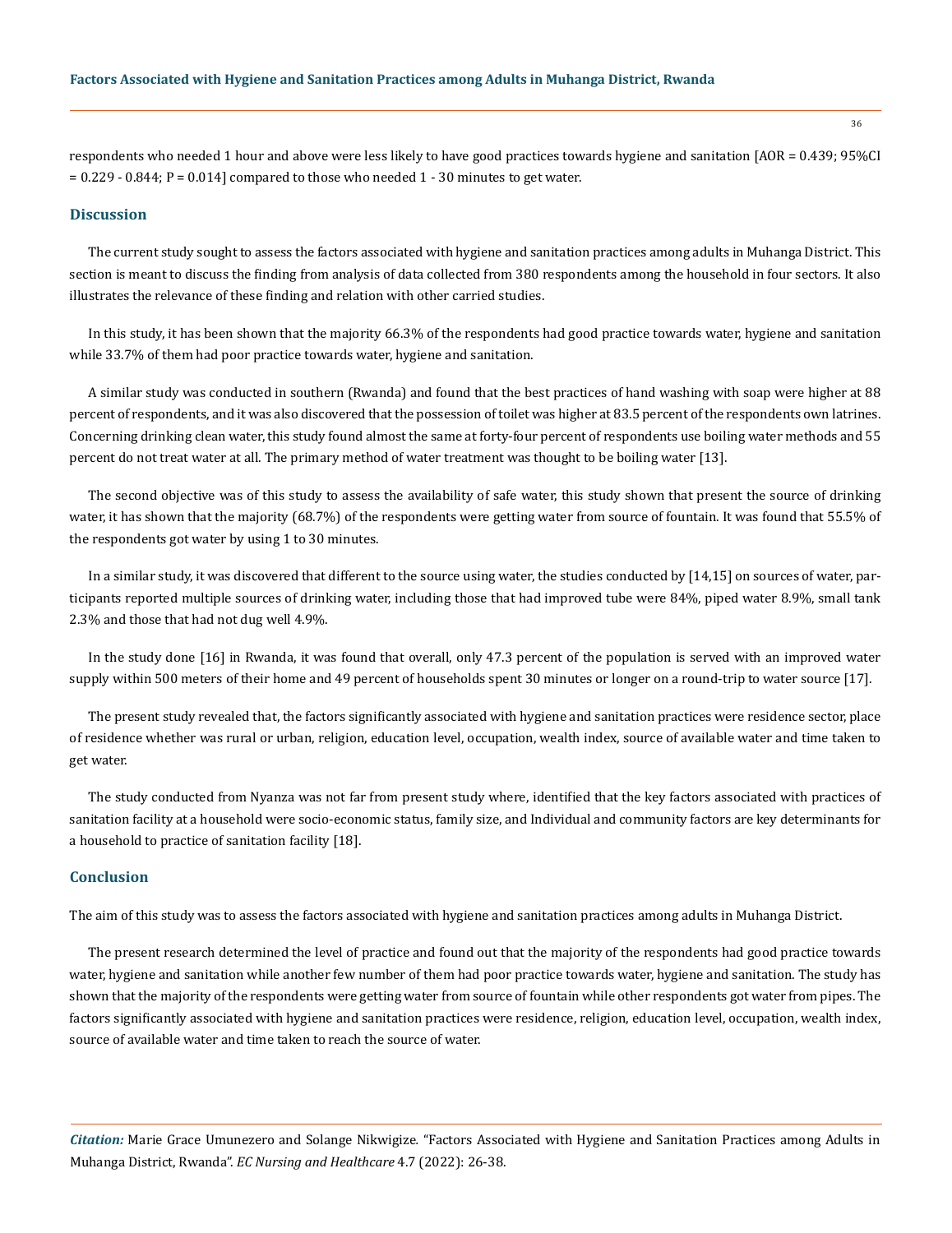#### **Recommendations**

Muhanga District was recommended to increase the source of water near the population's residence to shorten time taken to reach the source of water.

## **Bibliography**

- 1. World Health Organization (WHO). "Hygiene: Overview" (2020).
- 2. [Hutton G and Chase C. "The Knowledge Base for Achieving the Sustainable Development Goal Targets on Water Supply, Sanitation and](https://pubmed.ncbi.nlm.nih.gov/27240389/)  Hygiene". *[International Journal of Environmental Research and Public Health](https://pubmed.ncbi.nlm.nih.gov/27240389/)* 13.6 (2016): 536.
- 3. [UNICEF&WHO. "Progress on Sanitation and Drinking-Water. 2018 Update". Geneva: World Health Organization \(2018\).](https://www.unicef.org/reports/progress-sanitation-and-drinking-water)
- 4. Bain., *et al*. "Burden of disease from inadequate water, sanitation and hygiene in low-and middle-income settings". London, UK: London School of Hygiene and Tropical Medicine (2014).
- 5. Usman MA., *et al*[. "Determinants of household drinking water quality in rural Ethiopia, ZEF Discussion Papers on Development Policy,](https://papers.ssrn.com/sol3/papers.cfm?abstract_id=2809564)  [No. 220". University of Bonn, Center for Development Research \(ZEF\), Bonn \(2019\).](https://papers.ssrn.com/sol3/papers.cfm?abstract_id=2809564)
- 6. Patrick., *et al*. "Assessing the impact of a school-based water treatment, hygiene and sanitation programme on pupil absence in Gasabo District, Rwanda" (2020).
- 7. [Bartram JB. "Global Monitoring of Water Supply and Sanitation: History, Methods and Future Challenges".](https://pubmed.ncbi.nlm.nih.gov/25116635/) *International Journal of [Environmental Research and Public Health](https://pubmed.ncbi.nlm.nih.gov/25116635/)* 11.8 (2014): 8137-8165.
- 8. GOR. National Strategy for Transformation (NST1)/Seven Year Government Programme (7YGP). Kigali: Office of the Prime Minister & Ministry of Finance and Economic Planning (2017).
- 9. Kamayirese G. Republic of Rwanda Ministry of Infrastructure National Sanitation Policy (2018).
- 10. Government of Rwanda. Rwanda Voluntary National Review (VNR) Report. 1-109 (2019).
- 11. Kamayirese G. Republic of Rwanda Ministry of Infrastructure National Sanitation Policy (2016).
- 12. NISR&RPHC4. "Population Projections". Kigali: National Institute of Statistics of Rwanda (2017).
- 13. Theoneste N., *et al*[. "Status of water, Hygiene and Sanitation Practice in Southern Rwanda".](https://www.researchgate.net/publication/342985008_Status_of_Water_Hygiene_and_Sanitation_Practices_in_Southern_Rwanda) *Rwanda Journal of Medicine and Health Science* [3.1 \(2020\): 40-48.](https://www.researchgate.net/publication/342985008_Status_of_Water_Hygiene_and_Sanitation_Practices_in_Southern_Rwanda)
- 14. [Oswald WE SA. "Association of community sanitation usage with soil-transmitted helminth infections among school-aged children in](https://pubmed.ncbi.nlm.nih.gov/28212668/)  [Amhara Region, Ethiopia".](https://pubmed.ncbi.nlm.nih.gov/28212668/) *Parasites and Vectors* 10.1 (2017): 91.
- 15. Farah S., *et al*[. "Knowledge and practice of personal hygiene and sanitation: a study in selected slums of Dhaka city".](https://www.researchgate.net/publication/282475610_Knowledge_and_Practice_of_Personal_Hygiene_and_Sanitation_A_Study_in_Selected_Slums_of_Dhaka_City) *Delta Medical [College Journal](https://www.researchgate.net/publication/282475610_Knowledge_and_Practice_of_Personal_Hygiene_and_Sanitation_A_Study_in_Selected_Slums_of_Dhaka_City)* 3.2 (2015): 68.
- 16. [Aime T and Pamella A. "Critical Water, Sanitation and Hygiene \(WASH\) Challenges in Rwanda". Published by the Centre for global](https://papers.ssrn.com/sol3/papers.cfm?abstract_id=3259008)  [Development, University of Aberdeen, Working paper, Sanitation \(2018\).](https://papers.ssrn.com/sol3/papers.cfm?abstract_id=3259008)

*Citation:* Marie Grace Umunezero and Solange Nikwigize*.* "Factors Associated with Hygiene and Sanitation Practices among Adults in Muhanga District, Rwanda". *EC Nursing and Healthcare* 4.7 (2022): 26-38.